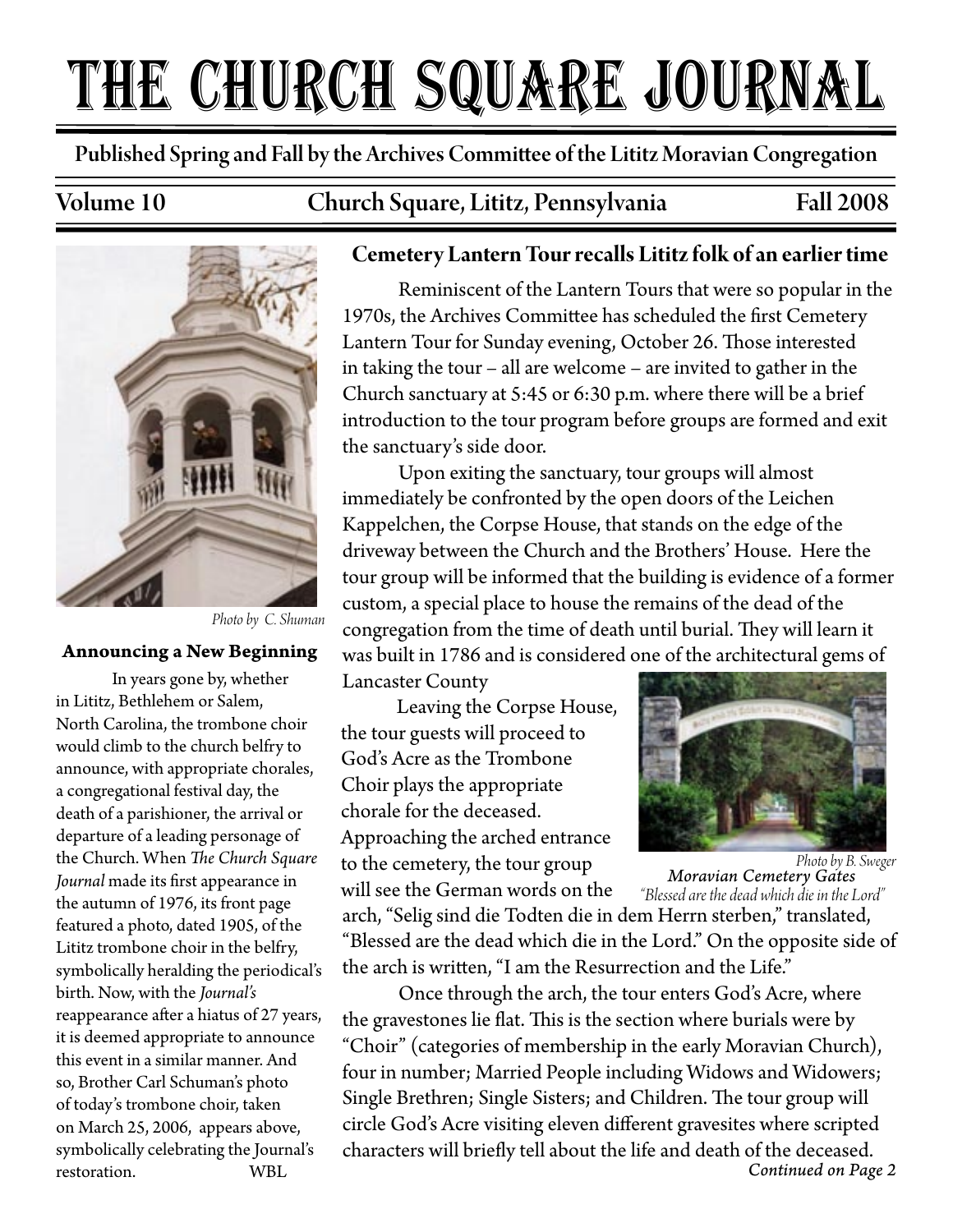#### The church square Journal

Published Spring and Fall by the Archives Commi�ee of the Lititz Moravian Congregation

*Editorial Commi�ee* Clarence Martin, Chairman Cyndy Scibal Dale Shelley Wayne LeFevre, Archival Editor Bob Sandercox, Managing Editor

*Contacts* Church Office 717-626-8515 ChurchSquareJournal@gmail.com Online www.LititzMoravian.org

### **Where is it?**



*If you need some help identifying this photo, turn to page 5 for the answer.*

#### **Cemetery Lantern Tour continued**

Included are the graves of Anna Maria Tannenberg, the Yerger twins, Albert Frailey, Christian Bressner, Jacob Weitzel, John Beck, Andrew Albrecht, John Baumgartner, Martha the Mohican, and George Mueller. The last gravesite will be that of General John Augustus Sutter and his wife, Anna. Although



*Leichen Kappelchen, the Corpse House Photo by B. Sweger*

they were not church members, the Moravian Congregation honored the General with burial in the cemetery.

Leaving General Sutter's grave, the tour group will be led to the parking area, where they will be greeted by the personage of Count Ludwig Von Zinzendorf, who will thank them for coming and bid them to enter the Fellowship Hall for a repast of cider and ginger snaps.

Archives Committee members Dale Shelley and Charlene VanBrookhoven are the principal planners and script writers for the tour. Archives Committee Chair Clarence Martin says, "If this event is well received, we will plan to do it again, perhaps visiting other gravesites to remember more of our forebears in faith."

# **Archives Commi�ee Revives �e Church Square Journal**

Members of the Archives Committee are pleased that Brother Wayne LeFevre, the initial editor of *The Church Square Journal*, has teamed up with Brother Bob Sandercox, one of our newest members, to revive the Journal that received so much attention and praise when it was first published 32 years ago. There were only 10 issues, from autumn of 1976 to the spring of 1981, but many a Lititz Moravian treasures those issues that were so full of information about our Brothers and Sisters who pioneered in creating this community designed to enhance the Christian life.

 We are much indebted to Brother Wayne LeFevre for creating the publication; he even gave the periodical its name. Wayne always gives the credit to Brother "Bill" York, a church trustee and a member of the Archives Committee, for first suggesting the possibility of publishing an historical paper. But, it was Brother LeFevre, who at that time was our church organist and a member of our Committee, who took charge and actually edited those first issues.

 Wayne is, indeed, one of the most knowledgeable persons about our Church's history. Brother Sandercox is very wise to insist that Wayne be the Editor of Historical Features for the revived publication. Bob will continue to report the news. His many stories in local papers have greatly enhanced the visibility of our church. Now, he will have a publication in which to tell of the work and plans of the Archives Committee. We are most grateful to both of these gentlemen. We know that our readers will be just as enthusiastic as were those first readers in 1976.

 *Clarence Martin, Chair of the Archives Commi�ee*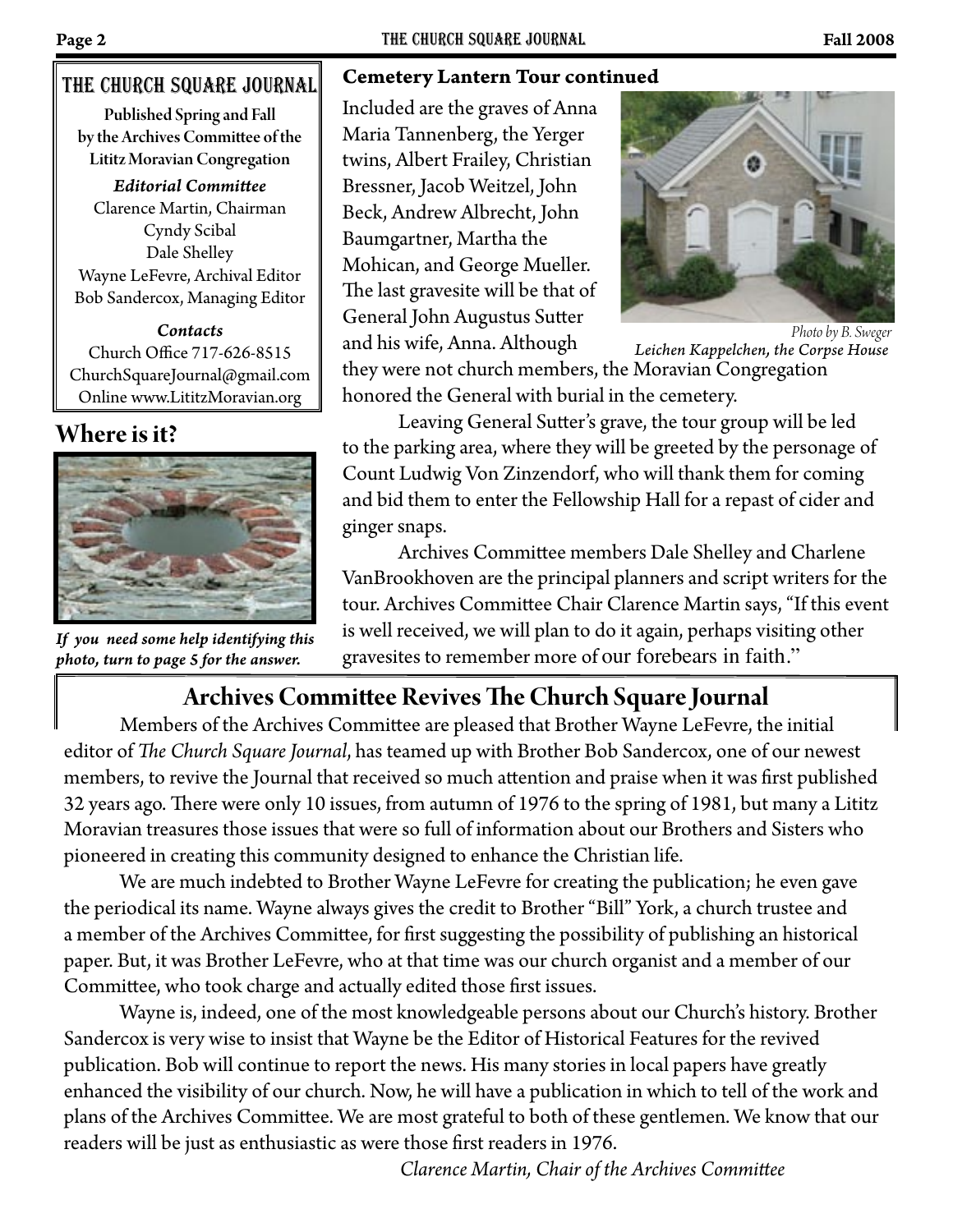# **Museum building on Church Square marks 100 years**

This rather staid and sober building, standing on the west flank of Church Square, is celebrating its  $100<sup>th</sup>$  birthday this year. Since 1908, it has kept stern watch over the comings and goings of Lititz Moravians as well as those of the girls across the Square at Linden Hall. The building has fulfilled assorted roles, some of them simultaneously. Established as a home for elderly Moravian women, both single and widowed… but let the published histories of the Lititz Moravian Congregation tell the story. *by Wayne B. LeFevre*

*On April 12, 1908 the cornerstone was laid for the building on the west side of Church Square that now houses the Lititz Moravian* 



*Photo by B. Sweger*

*Museum and Archives Building in Spring of 2008 Formerly Moravian Home for Aged Women*

Archives and Museum. The building was built by the Moravian Home Association that had been *formed in 1896 by 13 women of the Church for the purpose of providing a residence for aged women of the Moravian Church.* 

*Previously the site had been the location of John Beck's Lyceum. The property was sold to* the Home Association for a nominal one-dollar by action of the Church Trustees. This was shortly *a�er the closing of the Single Sisters' House where some older Moravian women had lived in the 19th Century. Impetus for the development of the home was a bequest by Julia Schoenlein, one of the last residents of the Single Sisters' House that is now a part of Linden Hall, the Nation's oldest boarding school for girls.*

*�e �rst residents moved into the Home in September 1908. For nearly 70 years the Home housed, fed, and otherwise cared for up to 25 senior women. With the development of Moravian Manor, which opened in 1975, the Home was vacated. Much of the leadership for the*  development of Moravian Manor, a denominational related institution, came from the Lititz *Congregation.*

 *When the Home on Church Square was closed, the Trustees of the Church offered the*  Archives Committee the use of the building as a museum. The Committee accepted the offer. By *1979 the �rst major display, that of old musical instruments belonging to the Congregation,*  was formally opened in two rooms on the second floor. Since that time thousands of archival documents have been collected along with furniture, pictures and other art objects from earlier *Lititz times. In 1992 the old kitchen at the rear of the house became the home of the Moravian Mission Gi� Shop.*

Remembered with pleasure and nostalgia is the sight of the ladies of the Home sitting, in summertime, on their rocking chairs on the front porch, enjoying their unparalleled view of Church Square with its tall old trees and sweeping green lawns and storied buildings. One elderly diminutive resident (was it Sister Ethel Zook?) exclaimed, in her Pennsylvania Dutch accent: *"We liff in a wutz here!" i.e.,* "We live in a woods here!" *Continued on Page 4*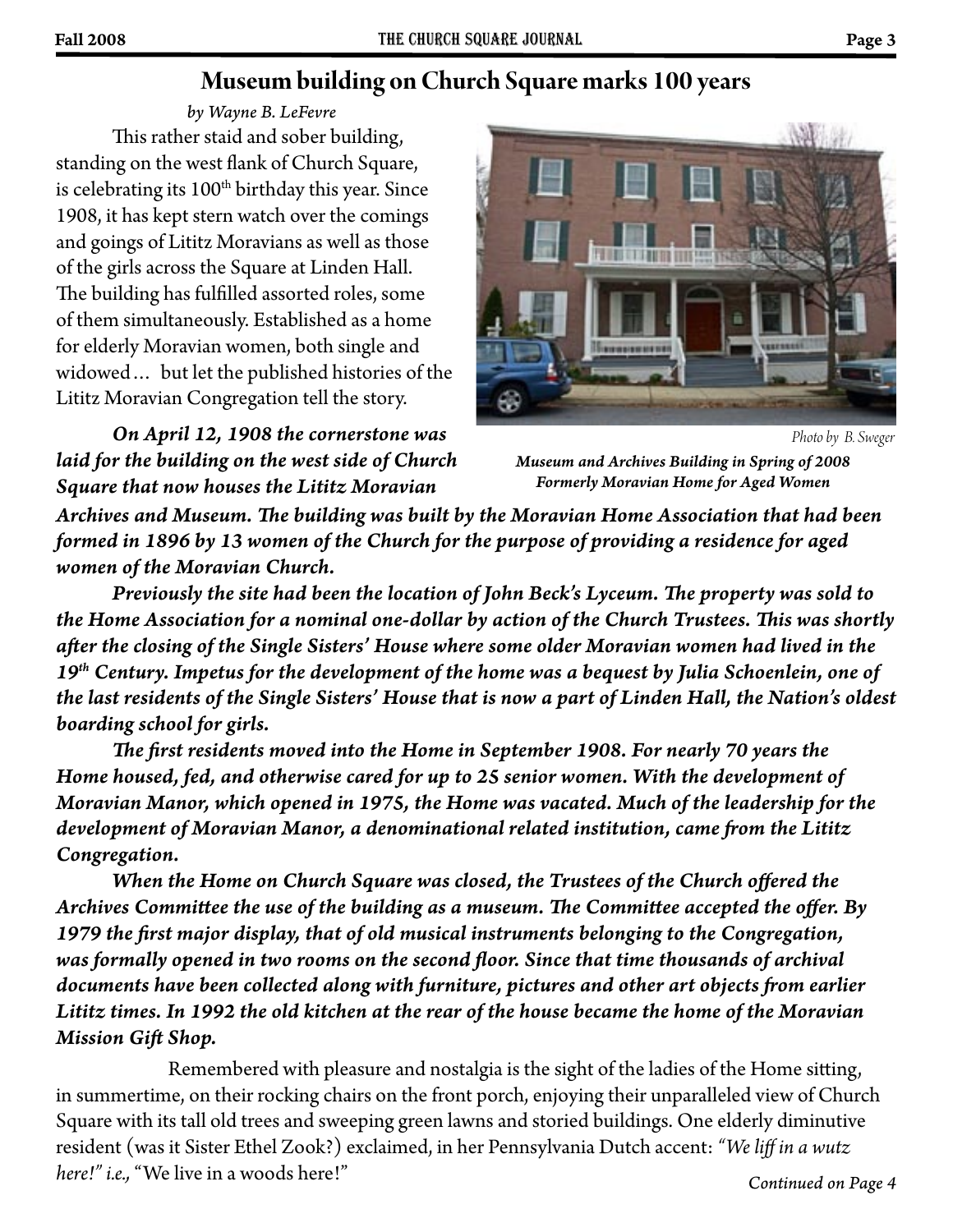#### **Museum Building 100 Years Old - continued**

Still more memories come to mind:

- Sister Julia Keehn, choir director, who described the scene of the ladies descending the staircase from their upstairs rooms for evening dinner, all nicely attired in their voile dresses.
- One dare not forget to mention the choir a�er a Wednesday evening rehearsal during Advent, walking over to the Home, stepping inside, and singing Christmas carols for the enjoyment of the ladies gathered together for the occasion. Brother Ben Forrest, father of Sisters Dorothy Earhart and Dianne Zimmerman, always led the caroling with his signature gusto.
- Claire dePerrot, who resides in the dePerrot House next to the museum, recently shared one of her memories: she, her parents and her brother moved into the house in 1941. Claire was approaching her teens then and, with the self-consciousness and insecurity of adolescence, felt that the watchful elderly ladies on their porch rockers disapprovingly tabulated and critiqued her every move, her goings out and her comings in.
- Sister Helen Kendig, whose mother was a resident of the Home, sharing her words to her mother who was lamenting her situation: "But mother, you live in the most beautiful spot in town!" And it was (and still is, despite the traffic) a remarkably serene oasis of peace. �e building's position provides an enviable view of the tranquil beauty of the Square in all seasons, especially after dark at Christmas-time when the venerable centuries-old structures lining the Square glisten with candlelit windows. (Note: the Kendigs, Brother John and Sister Helen, gave, from their tree nursery on the west edge of town, the many evergreen and dogwood trees that border the access driveway which curves into the church campus from the Cedar Street/Lemon Street intersection.)

After the Home closed in the 1970s, the building became available to the Archives Committee for the display of the congregation's museum collections. Portions of the building were altered for this purpose while the northern half of the second floor was converted into an apartment. One of the



*Photo by B. Sweger*

apartment's occupants was Brother Reinhold (Rian) Manning Shank, then retired from his position as assistant manager of the Union Station, the famous former railroad station in Washington, D.C. Brother Rian, a member of the congregation, was Vice President and, later, President of the Archives Committee. It was he who chaired the Art Committee responsible for the acquisition of the art collection housed at Moravian Manor, the Home's successor. Today he rests in the Single Brothers section of God's Acre. A later occupant of the apartment was the widowed Brother Paul Seaber who served *Cornerstone laid April 12, 1908 Continued on Page 5*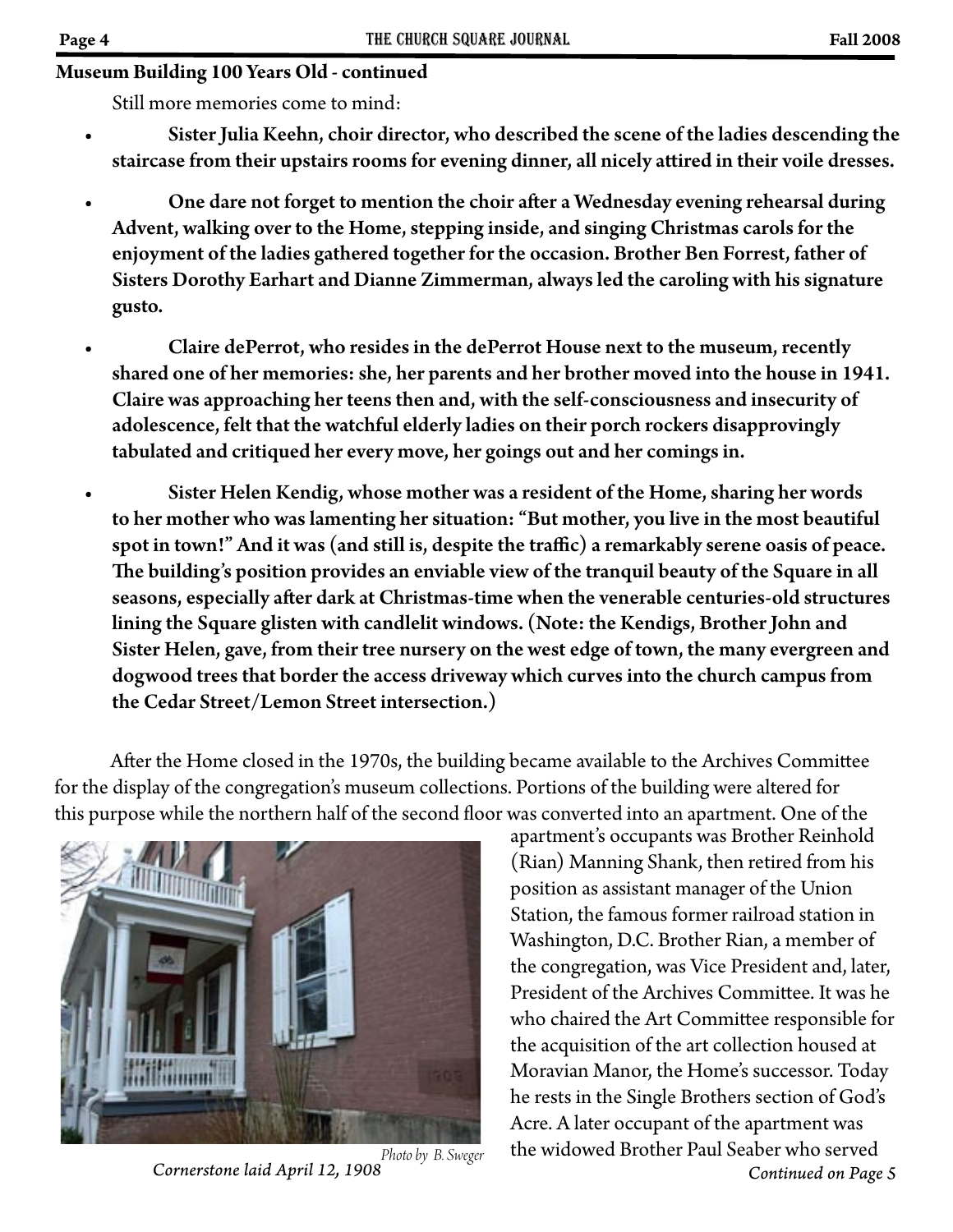#### **Museum Building 100 Years Old - continued**

long, faithfully, and well as the congregation's sexton, living with his wife and family in the c. 1885 sexton's house now occupied by the present sexton, Brother John Deen, and his wife, Sister Deanna.

The kitchen in the rear of the building became the quarters of the Ladies Sewing Society, today's quilting group, which now meets elsewhere on the church campus, having, in 1992, vacated the room so that it could accommodate the



*Lititz post card, circa 1910, �om Lititz Moravian Archives*

highly successful Moravian Mission Gift Shop.

Eventually, the entire building became the Lititz Moravian Archives and Museum.

The late Sister Herma Losensky was the last surviving charter member of the original Archives Committee formed 68 years ago. On February 4, 2007, Sister Herma left us to enter into the more immediate presence of her Savior, as the early Moravians were wont to say. Recently, with permission of Sister Herma's daughter, Carol Messina, plants from Sister Herma's farmhouse garden on East Lexington Road, including a Moravian peony, were added to the Museum's rear garden, an area now unofficially but affectionately dubbed "Herma's Garden."

 Today the building's front porch, where once the resident ladies rocked away the hours on lazy summer afternoons, provides, on occasion, a sheltered open-air elevation for the Trombone Choir, notably at Christmas. Myriad worshipers streaming out of the church after the Christmas Vigil-Lovefeasts, reluctant to leave Church Square, linger to enjoy the robust carols of the Trombone Choir massed on the porch, and to admire the candlelit tree in the bay window of the dePerrot House next door.

And so, this century-old edifice continues to faithfully and adequately serve the Lititz Moravian Congregation, "doffing one hat and donning another," all in the service of God and to His Glory. WBL

# **Where is it?**

�e picture on page 2 is the *portal vent hole* high on the south wall of the Corpse House. The cooler air from the north windows is drawn across the floor. The vaulted ceiling concentrates the rising warmer air and helps to funnel it to the vent hole where a vacuum is created outside by the rising warmer air creating a venturi effect (18th-century air conditioning).

 "Where is it?" will be a regular feature of the CSJ, thanks to Bill Sweger who enjoys picturing our church's architectural features.

#### **Archives Commi�ee always needs help!**

*If you like to preserve the story of our forebears and actively share it with visitors as a witness of faith, then consider this Commi�ee as ministry.* Current members are Clarence Martin, chair; Dorothy Earhart, Pat Hartzell, Wayne LeFevre, John Morman, Ed and Jeanne Preisendanz, Bob and Nancy Sandercox, Cyndy Scibal, Cindy Seaton, Dale Shelley, Charlene VanBrookhoven and Tom Wentzel. Interested? Speak to a member, or call the Church Office, 626-8515.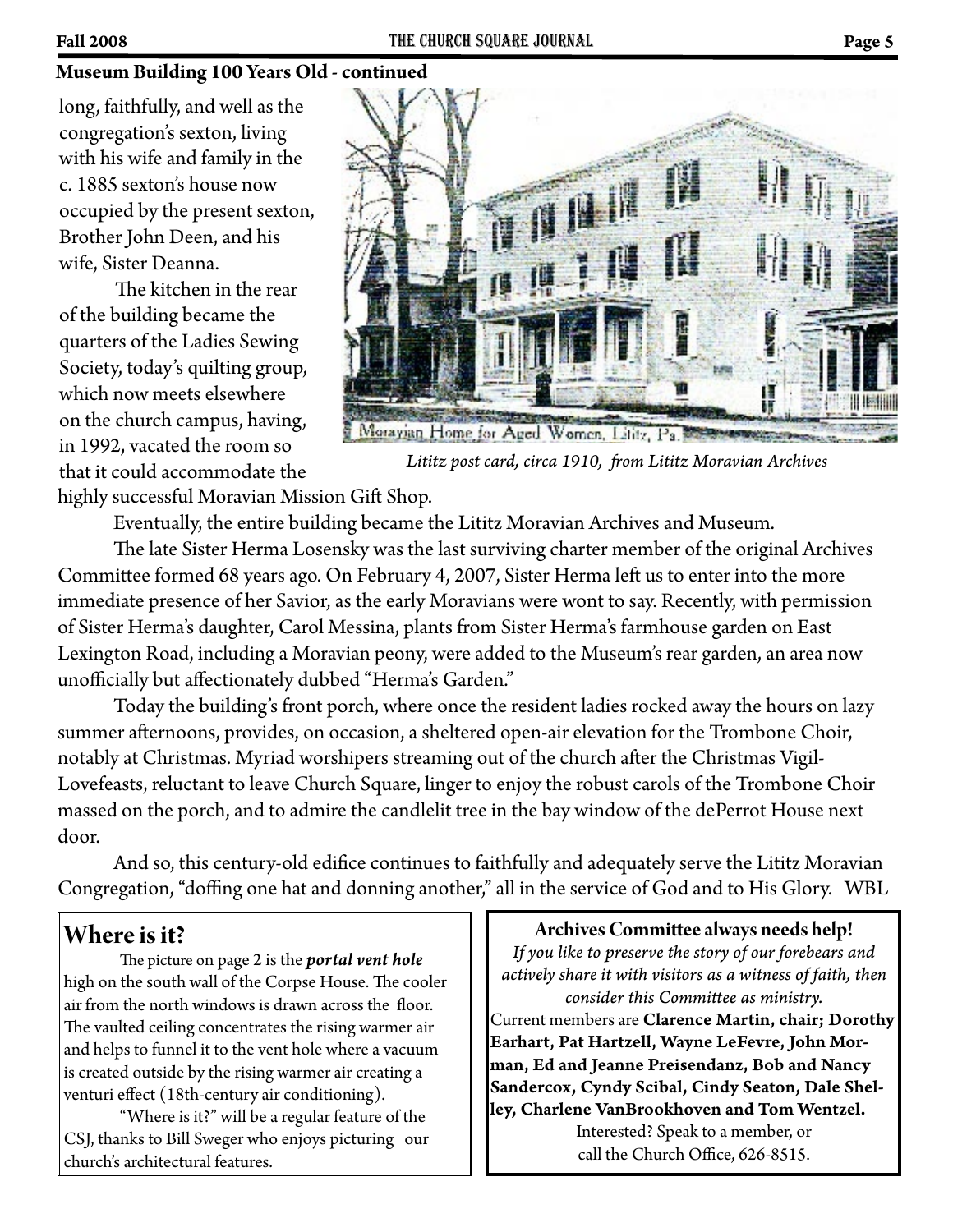# **"Early Artists of Lititz" initiates quarterly programs**



*�e Rev. John F. Morman, former Headmaster of Linden Hall , artist, sculptor, historian Photo by B. Sweger*

Eleven Lititz related paintings will be introduced at an exhibit in the Fellowship Hall of the Lititz Moravian Church at 7 p.m. on Tuesday evening, November 11, 2008, by Lititz resident and former Headmaster of the Linden Hall School, The Rev. John F. Morman. The show is the first in a series of quarterly programs to be sponsored by the Archives Committee of the Church attempting to better share with the community the unique resources of its Museum and the expertise of members of the Committee.

 Among the artists whose work will be shown is Charles Henry Buckius Demuth (1883 Lancaster, PA – 1935 Lancaster, PA) "Trinity with its Tannenberg Tower;" Jefferson David Chalfant

PA) "Married Woman;" Rufus A. Grider (1817 Lititz, PA – 1900 Canajaharrie, NY) "South Bethlehem, PA 1857;" Emil Gelhaar

and Tolling-bell Bird" 1858; and Alfred Rudolph Waud (1882

(1861 Sweden – 1934 Honolulu, HI) "Bethlehem" from his window in West Bethlehem; Julius Augustus Beck, (1831 Lititz, PA –1917 Harrisburg, PA) "Designed his own monument, 1850;" The Rt. Rev. Johann Christ Jacobson, (1795 Denmark – 1870 Bethlehem, PA) three sepia, "Friedberg," "Friedland," and "Bethabara;" Gustavus Grunewald (1804 Poland – 1878 Dresden, Germany) engraving of "First House at Female Seminary;" The Rt. Rev. Samuel Reinke (1791 Lititz, PA – 1875 Bethlehem, PA) "Brasilian Humming Bird

(1856 Chadsbury, PA – 1931 Wilmington, DE) "Violin and Bow;" The Rt. Rev. Levin Theophilus Reichel (1812 Bethlehem, PA - 1878 Berthlesdorf, Germany) "Linden Hall, 1857," (a lithograph), and "Manor House in Nazareth," (a sepia); John Valentine Haidt (1700 Germany – 1780 Bethlehem,



*"Married Woman" by John Valentine Haidt, 1700-1780* Morman of Waud's pencil sketch. *Photo by B. Sweger*

London, England – 1898 Marietta, GA) "Burial in God's Acre, Bethlehem," a painting by John

 Morman will provide information on the artists as well as showing some of their works. The works of art exhibited in this show are a part of John and Marie Morman's private collection. Following the lecture, the pictures can be examined and the nearby Museum will



*"Bethabara" 1826-1834 sepia by �e Rt. Rev. Johann Christ Jacobson Photo by B. Sweger*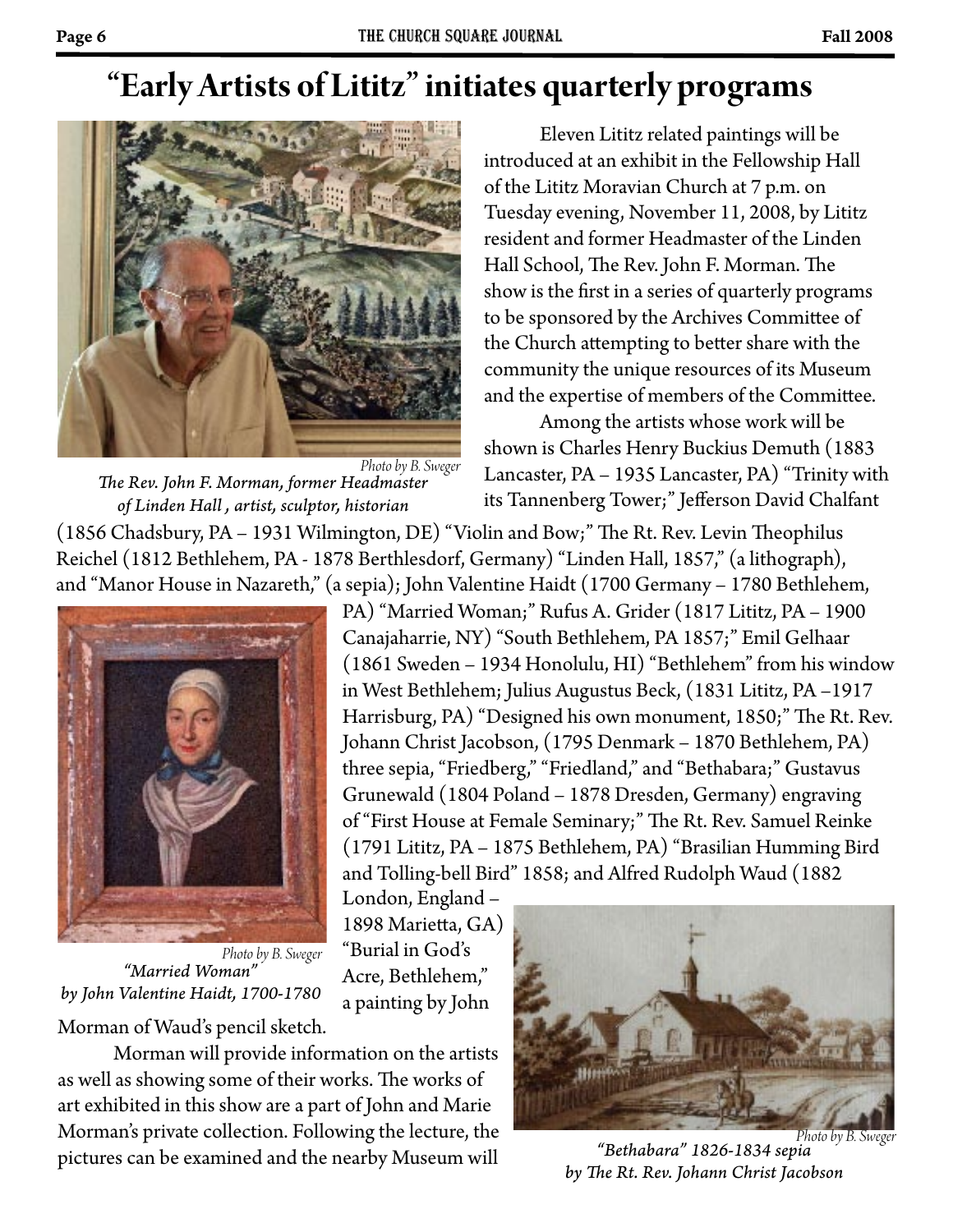#### **"Early Artists of Lititz" continued**

be open for tours.

Morman, who has been painting and sculpting most of his life, came to Lititz in 1966 as assistant headmaster at Linden Hall. He succeeded Dr. Byron Horne as Headmaster in 1969. He is a graduate of Moravian College and Moravian Theological Seminary in Bethlehem. He has always had a special interest in art, architecture and historical restoration. He did graduate work in sculpture at the Cleveland (OH) Institute of Art. He is a member of the Archives Committee of the Lititz Moravian Congregation.

Morman has written articles for *Pennsylvania History*, journal of the Pennsylvania Historical Society, *Pennsylvania Folklife*, *The Britannica Encyclopedia of American Art* as well as articles on art and architecture for Moravian

*Photo by B. Sweger*

"Manor House in Nazareth" a sepia by The Rt. Rev. Levin Theophilus Reichel, 1812-1878

publications. He served as chairman of the Board of Architecture for the Moravian Church.

After the lecture all in attendance are invited to attend an Open House at the nearby Moravian Museum on Church Square. Morman, who is an active member of the Archives Commitee, says "The Museum is a repository for the community, and it has by this very nature inherited a vast collection of art and artifacts. Recently we have felt a responsibility to share our historical treasures with everyone in the area and those who visit Lititz." According to Morman, the Museum has a large collection of the works of John Valentine Haidt. "From a family of Royal goldsmiths, Haidt became America's first master-artist whose religious paintings are extant."



*"Burial in God's Acre, Bethlehem" 1877 by Al�ed Rudolph Waud, reproduced in color here by John F. Morman Photo by B. Sweger*